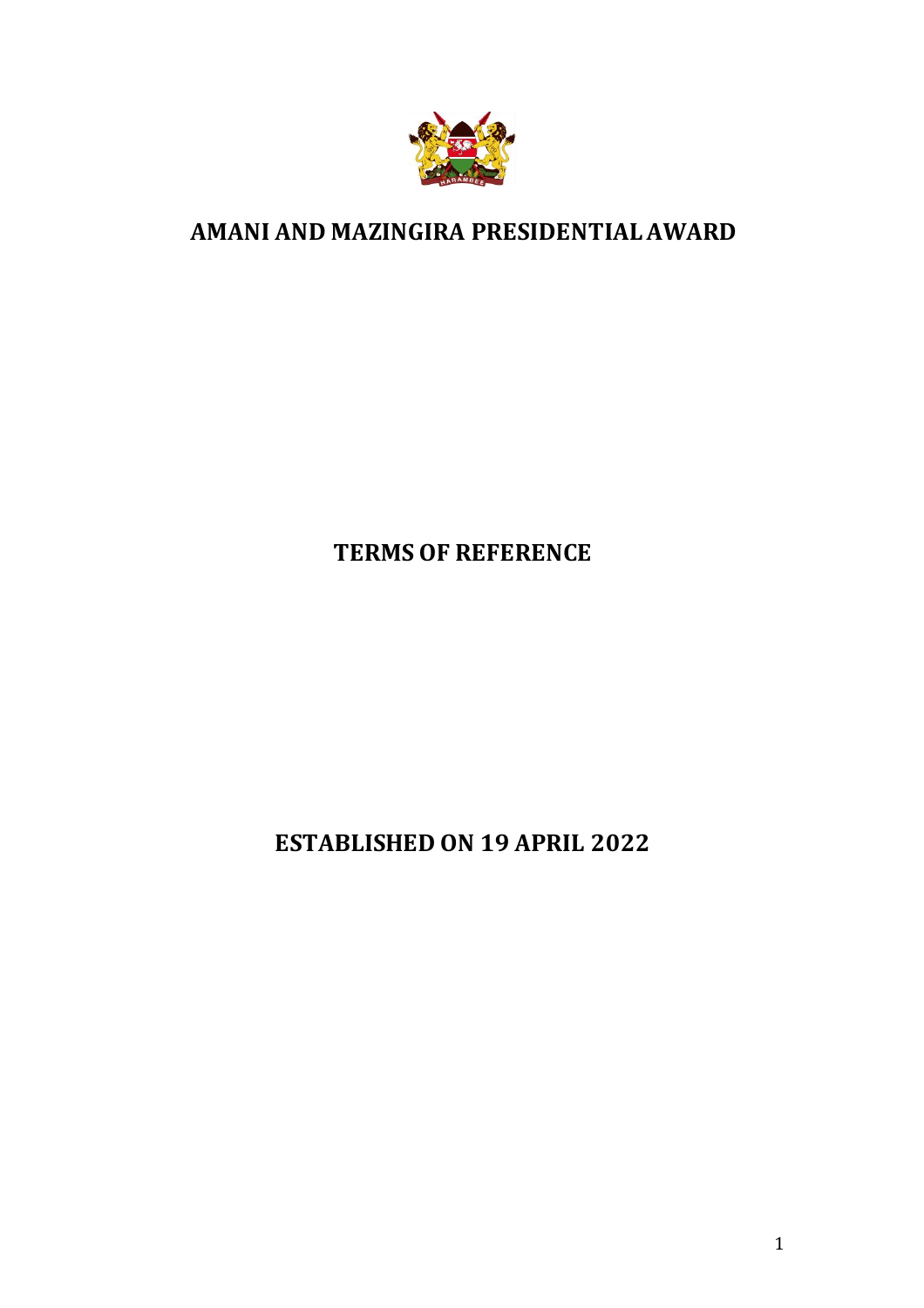# 1.Introduction

- 1.1. The Amani and Mazingira Award (hereinafter referred to as 'the Award') aims to recognize persons and institutions leading the journey towards environmental sustainability. It seeks to promote global efforts towards strengthening multilateralism in the world, particularly in the area of environmental protection, sustainable development and peace and security.
- 1.2. The recipient of the Award will receive global publicity and recognition, a state commendation and a monetary gift of USD 20,000 in an Award giving ceremony to be hosted by the government of Kenya in the presence of national, regional, continental and international guests.
- 1.3. The Award will recognize and reward exceptional efforts made by individuals, groups and organizations, including women and youth as well as initiatives that have demonstrated or have potential in significantly contributing or driving effectiveness in the field of Environmental protection and conservation.
- 1.4. By highlighting exemplary models and promoting excellence and creativity in environmental sustainability, the Award will facilitate the collection, dissemination and, where possible, replication of noteworthy initiatives and good practices to foster collective action to save the planet.

## 2. Selection and composition of the AAB

- 2.1. The Assessment Advisory Board (hereinafter referred to as 'the AAB' or the Board) shall be composed of experts in the field of environmental issues, foreign relations, sustainable development, peace and security issues.
- 2.2. The members of the AAB shall be selected by the Chair Persons of the Assessment Advisory Board.
- 2.3. The AAB shall be composed of a minimum of ten members, with due regard to multi-sectoral/stakeholder representation and gender balance with the aim of ensuring an impartial and transparent selection process.
- 2.4. The Board shall be accorded support by a Secretariat.
- 2.5. Assistance from other Ministries Departments and Agencies shall be accorded to the Board to be strictly in a non-binding advisory capacity.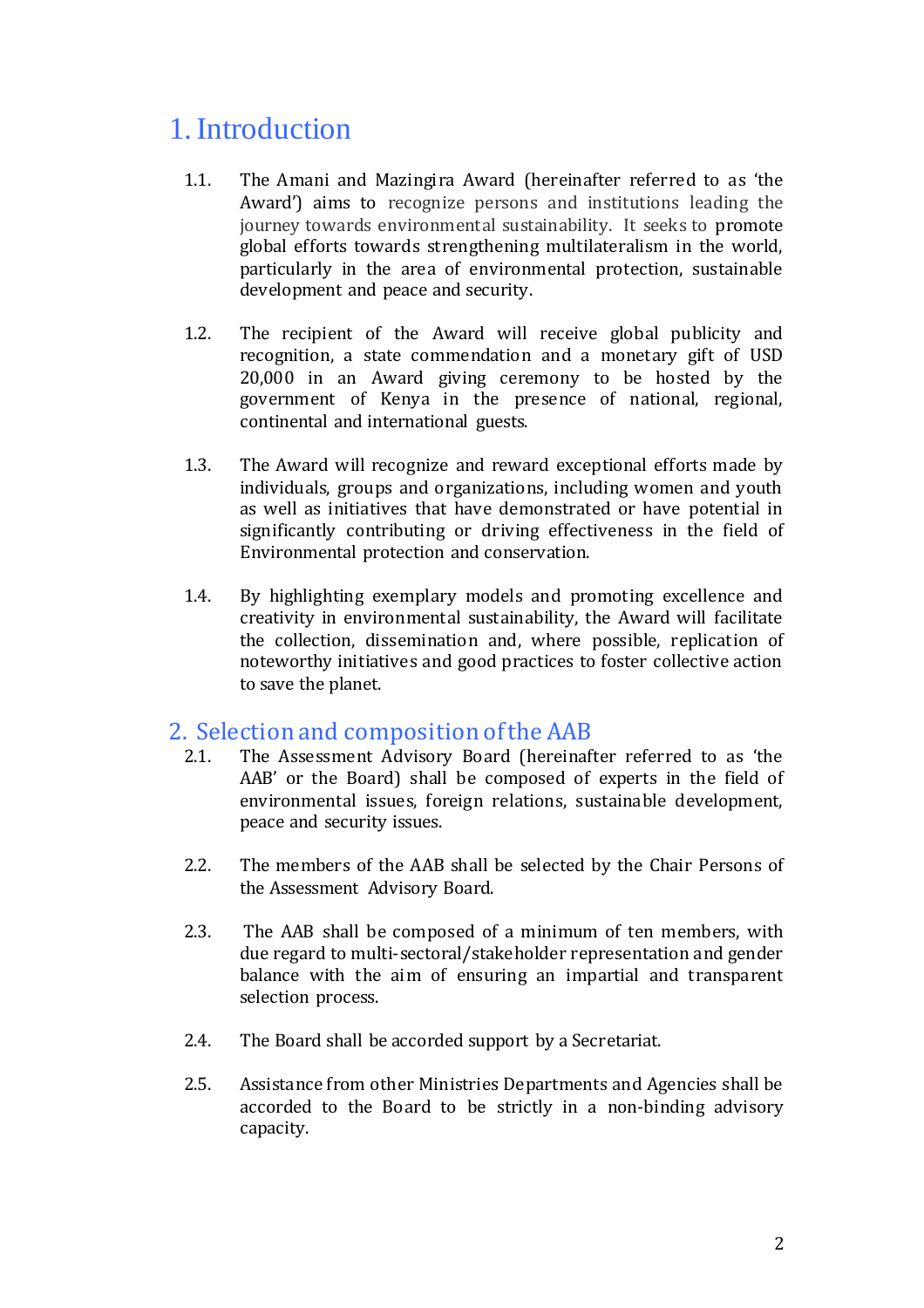## 3. Obligations and responsibilities of the AAB

#### 3.1. **The responsibilities of the AAB shall be as follows:**

- 3.1.1. To conduct the assessment and selection of nominees for the Award from the list of nominees prepared by the Secretariat according to the Guidelines for the nomination, assessment, evaluation and selection for the Amani and Mazingira Award Guidelines (hereinafter referred to as 'the Guidelines').
- 3.1.2. To advise the Chairs of the Board of any discrepancies and/or inconsistencies in the nomination and assessment process; and
- 3.1.3. To prepare the shortlist with appropriate recommendations for submission to the High-Level Award Committee (hereinafter referred to as 'the HLC') for final selection.
- 3.1.4. These responsibilities shall be carried out by the AAB in line with the Code of Conduct.
- 3.1.5. If a member of the AAB cannot conduct an unbiased selection due to any of the factors established in the Code of Conduct and/or any other factors, he/she shall inform the AAB and abstain from the process.

#### 4. Composition of the High Level Award Committee

- 4.1. The High-Level Award Committee (hereinafter referred to as 'the HLC') shall be composed of members selected by the Office of the President.
- 4.2. A minimum of five members, including the Chairs of the AAB, shall be required in order to achieve the minimum quorum in regard to selection decisions.

## 5. Obligations and responsibilities of the HLC

#### 5.1. **The responsibilities of the HLC shall be as follows:**

- 5.1.1. To conduct the final selection of the winner for the Award from the shortlist submitted to it by the Assessment Advisory Board (hereinafter referred to as 'the AAB');
- 5.1.2. To present the Executive Office of the President with a final list of the names of the winners in each Award category; and
- 5.1.3. To provide the rationale for any discrepancy with the recommendations made by the AAB, if any.
- 5.2. These responsibilities shall be conducted by the HLC in line with the Code of Conduct.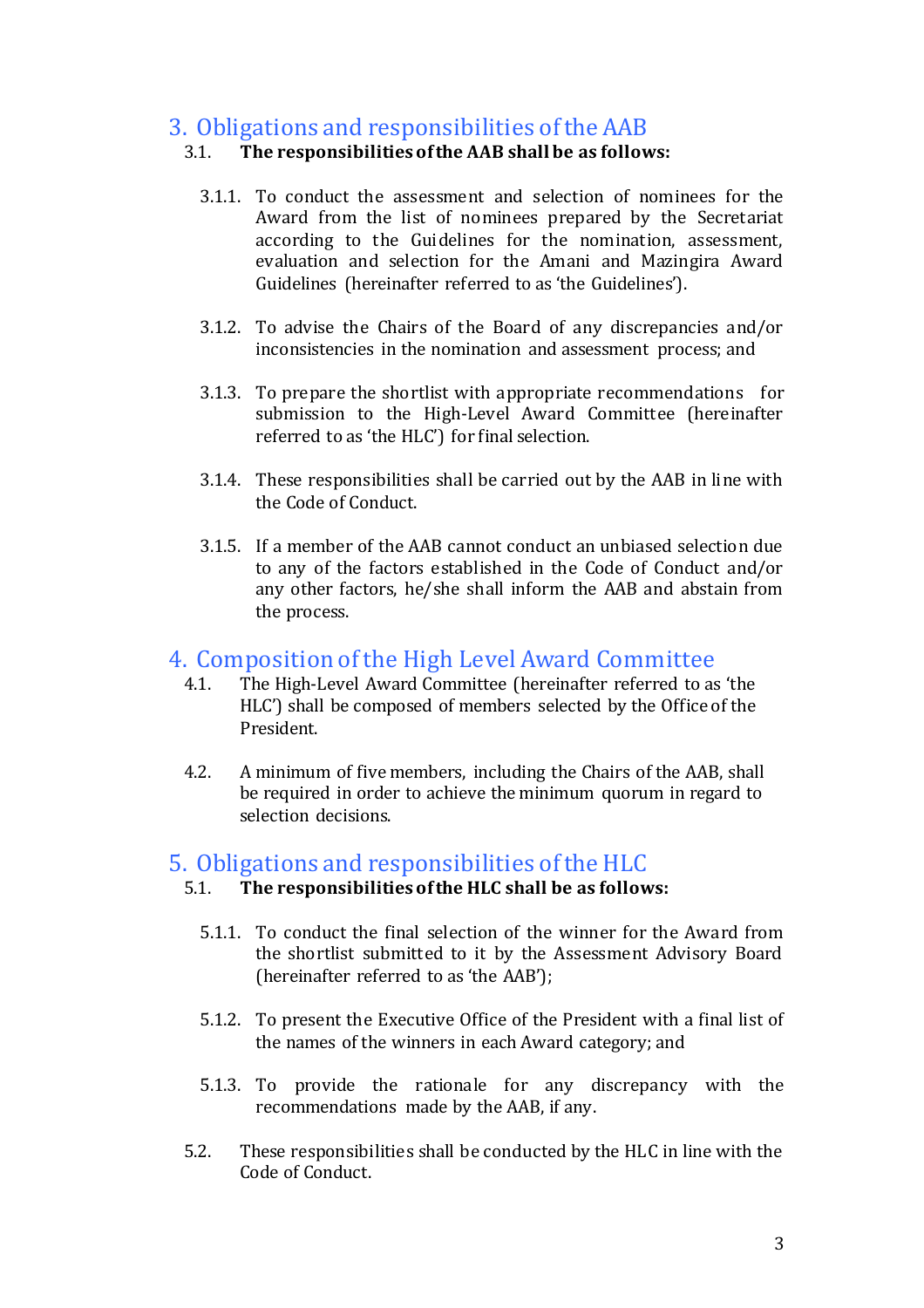- 5.3. The HLC shall give all nominations in the shortlist full consideration and will follow the same evaluation criteria as the AAB.
- 5.4. If a member of the AAB cannot conduct an unbiased selection due to any of the factors established in the Code of Conduct and/or any other factors, he/she shall inform the HLC and abstain from the process.

### 6. Establishment of the Secretariat

- 6.1. The Secretariat shall been established by the AAB with the purpose of serving in a supporting, planning, organizational and administrative function with regards to the planning, implementation and follow-up of the Award.
- 6.2. Operations of the Secretariat shall be overseen by the Executive Heads of the AAB and such professional and administrative staff as will be required for the performance of its functions.
- 6.3. The Secretariat shall be responsible for all organizational, administrative matters regarding the Award, including by means of establishing procedures and providing overall support to the selection process.
- 6.4. Under no circumstances is the Secretariat to engage in action that may influence the selection procedure for the Award.

#### 7. Obligations and Responsibilities of the Secretariat

#### 7.1. **The responsibilities of the Secretariat shall be:**

- 7.1.1. Coordinate, implement and administer the processes of nomination and selection for the Award. Its responsibilities may include but are not limited to the following tasks:
	- 7.1.1.1. Prepare and coordinate the nomination and selection procedure for nominees of the Award;
	- 7.1.1.2. Carry out due diligence, after obtaining consent, of the shortlist nominations, requesting further information on nominees, and requesting their consent to be nominated and be subjected to appropriate background checks;
	- 7.1.1.3. Create and implement a communication strategy for the receipt of nominations as well as for sharing information regarding the Award;
	- 7.1.1.4. Provide administrative and organizational support to the High-Level Award Committee (hereinafter referred to as 'the HLC') and the Assessment Advisory Board (hereinafter